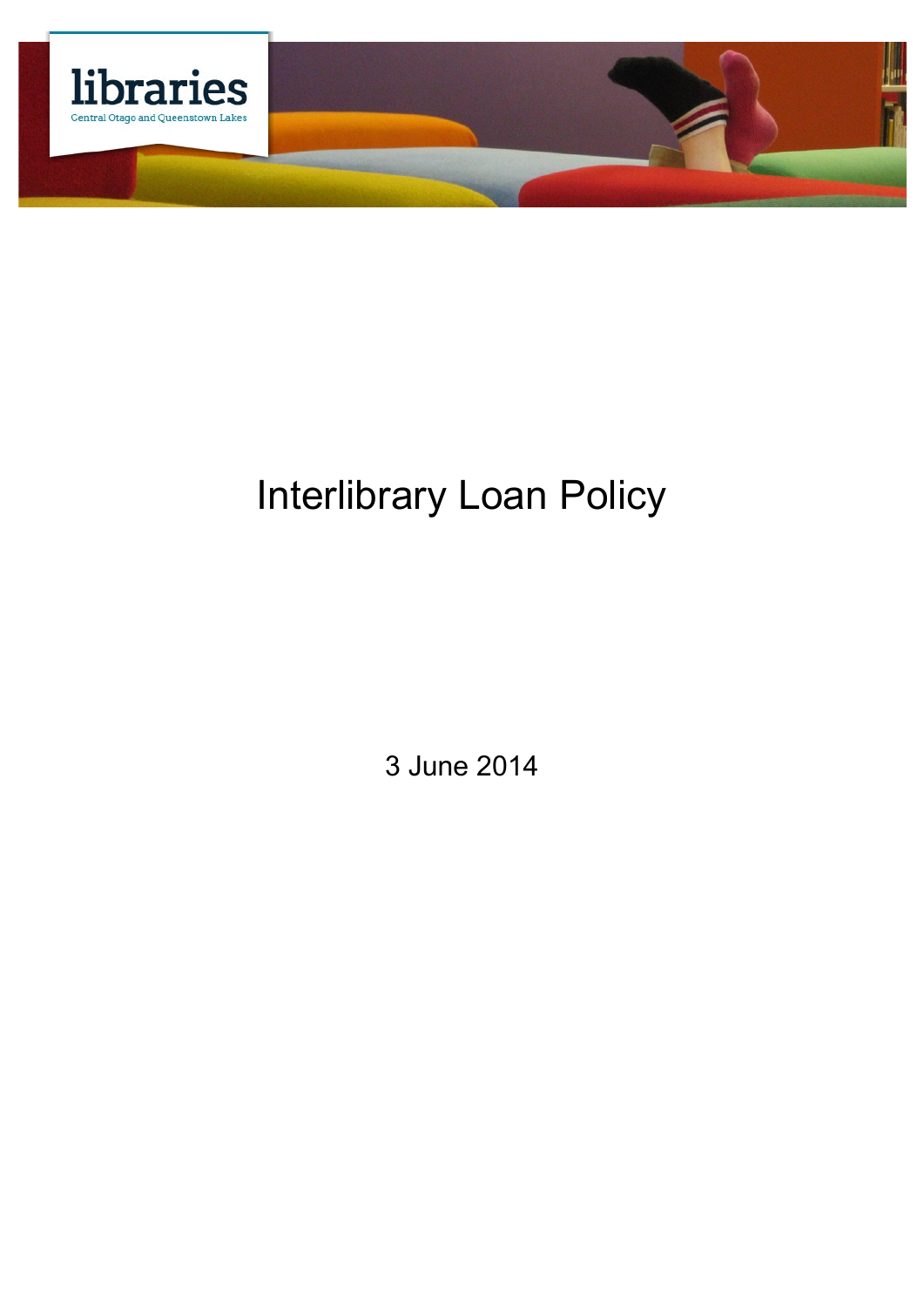#### Interlibrary Loan Policy

| 1. Policy statement                                                     |   |
|-------------------------------------------------------------------------|---|
| 2. Purpose and Scope                                                    |   |
| 2.1 Definition of Interlibrary Loans                                    |   |
| 2.2 Interlibrary Loan Purpose                                           |   |
| 2.3 Interlibrary Loan Scope                                             |   |
| 3. Central Otago & Queenstown Lakes Libraries responsibilities to other |   |
| libraries                                                               |   |
| 4. Interlibrary Loan Service                                            |   |
| 4.1 Loan Conditions                                                     |   |
| 4.2 Interlibrary Loans                                                  | 5 |
| 4.3 International Interlibrary Loans                                    | 5 |
| 5. Charges                                                              | 5 |
| 6. Service Performance                                                  |   |

## 1. Policy Statement

Central Otago and Queenstown Lakes Libraries (the Library) provides an interlibrary loan (Interloan) service to enable members to borrow items and/or obtain copies of other items from other libraries in New Zealand and Australia. This ensures that members are able to access a broad range of resources and specifically addresses the needs for members to access items that are outside the scope of the Central Otago and Queenstown Lakes Libraries collection.

Interlibrary loans:

- Will have regard for the guidelines included in the Standards for New Zealand Public Libraries 2004 (p.34), providing effective interlibrary loan services.
- Supports the aims of the Public Libraries of New Zealand: A Strategic Framework 2006 -2016
- Will conform with the provision of the Copyright Act 1994 (as at 1 December 2008)
- Will conform with the provisions of the New Zealand Interloan Scheme **Charter**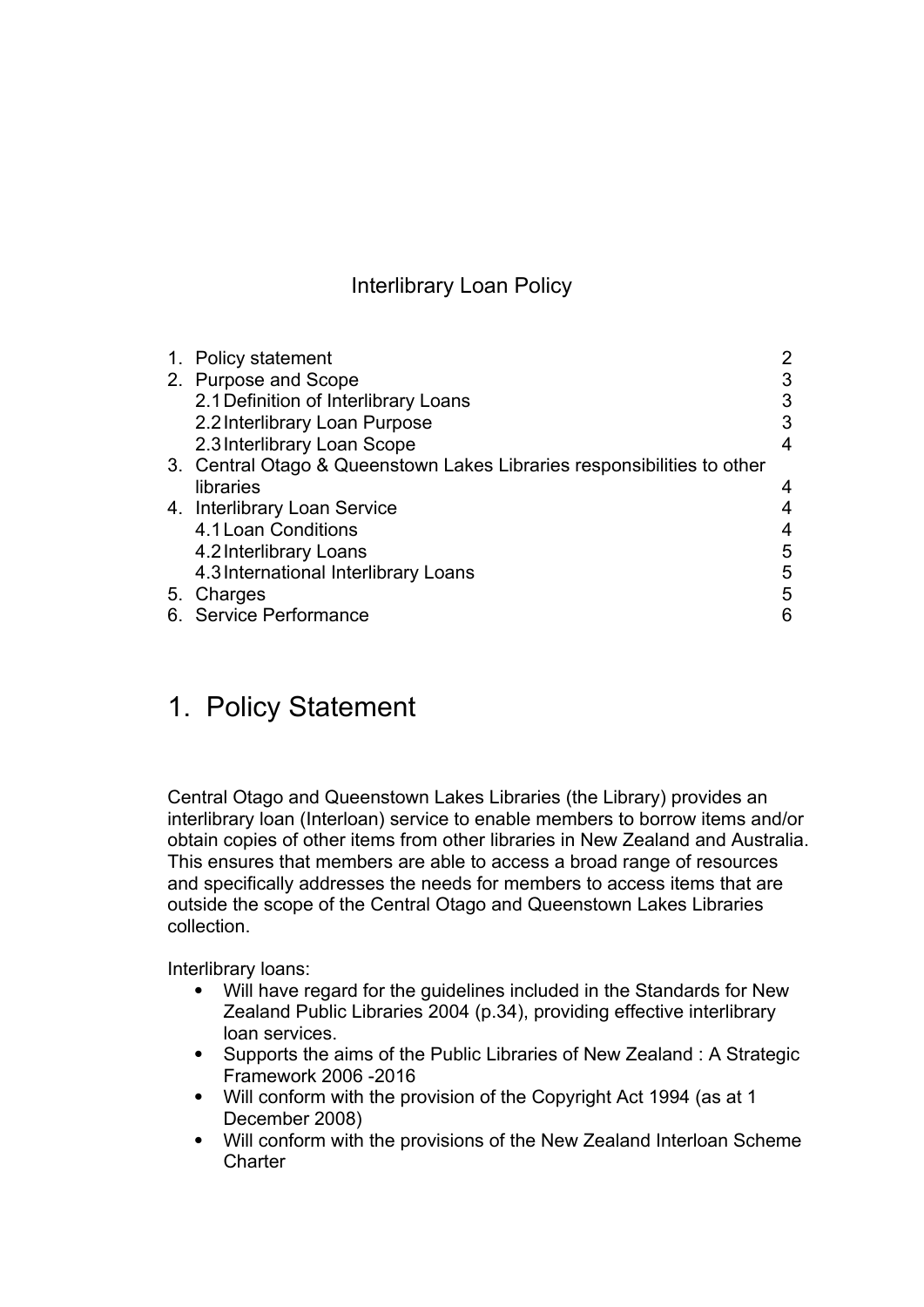The provision of interlibrary loan services are recognised as an important area of Library content provision.

Interlibrary loan services enable library members to access a greater range of content resources. Central Otago and Queenstown Lakes Libraries, as part of the New Zealand Interloan Scheme Charter, has several responsibilities:

- The Library will make its collection available to other requesting libraries.
- Library holdings are reported to the New Zealand National Union Catalogue to enable other libraries to discover and request items from the library.
- The Library will be an Institutional Member of the Library & Information Association of New Zealand Aotearoa (LIANZA).

The interlibrary loan service also provides and enables access to other resources through connections with Australian libraries.

Interlibrary loans are recognised as value-added service and therefore charges apply.

#### **Review:**

The Interlibrary Loan Policy will be reviewed every five years or more frequently if required and particularly in response to national changes in operation of interlibrary loan schemes.

## 2.Purpose and Scope

2.1Definition of Interlibrary Loans

The Interlibrary loan service is a cooperative scheme whereby libraries supply, loan and borrow items to/from each other on behalf of library members. Items loaned and borrowed may be physical items such as books, CDs or DVDs, or may be copies of articles from books or journals.

#### 2.2Interlibrary Loan Purpose

Library members have the opportunity to engage in new learning opportunities and to extend their leisure and recreation opportunities. The Interlibrary loan service extends the scope of locally available resources and enables members to access a wide ranging collection.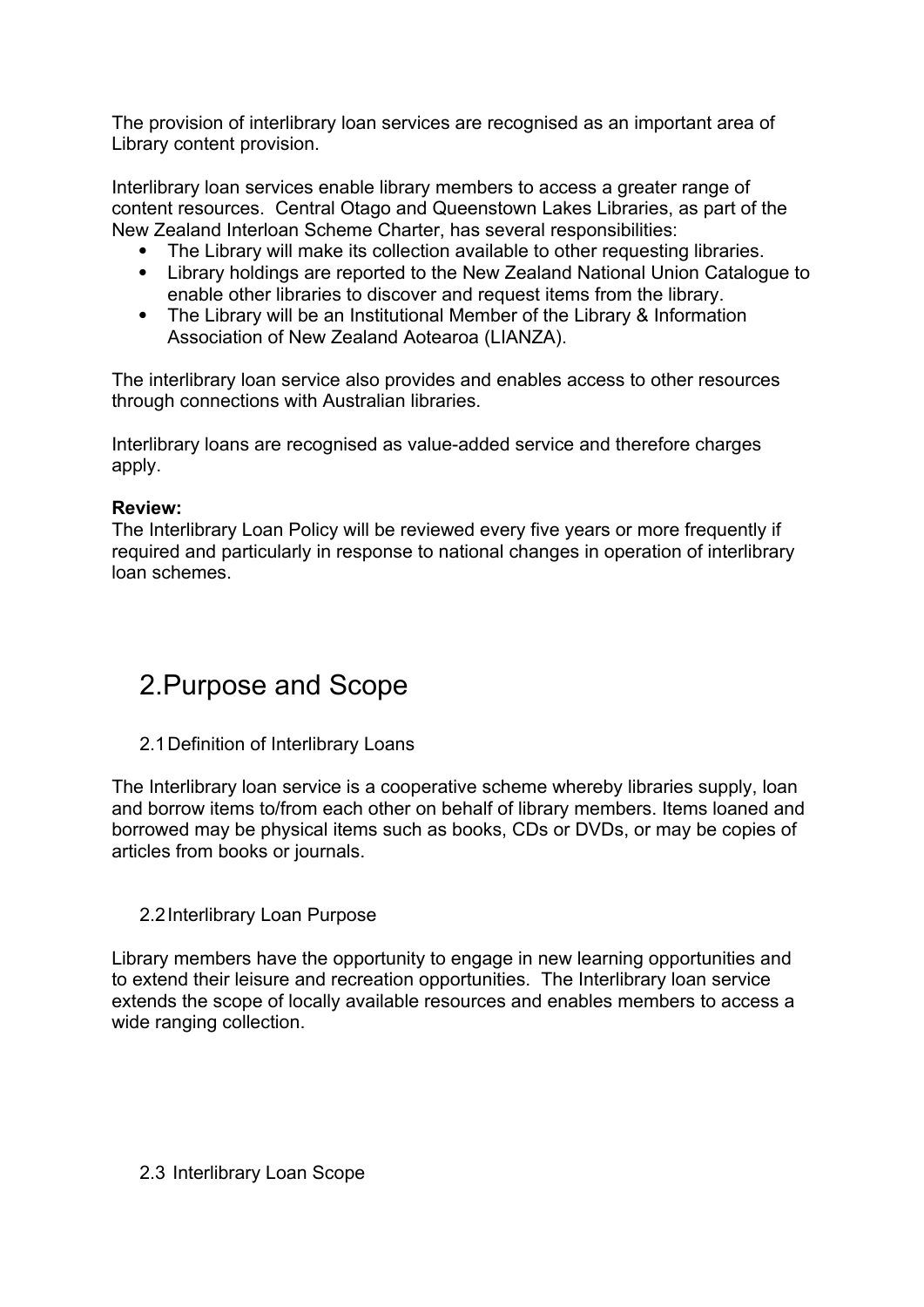The majority of customer's content needs will be met through the collections of Central Otago and Queenstown Lakes Libraries and this will be supplemented through the interlibrary loan service.

Library staff will assist members to explore resources already held by the Library that may meet their need.

Items already held by Central Otago and Queenstown Lakes Libraries cannot normally be requested through the interlibrary loan service. This includes reference only items. Requests for alternative formats (e.g. audio version) of a title will be considered by the library.

The most common factors leading to content being sourced for library members through interlibrary loan are:

- Beyond the collection scope of Central Otago and Queenstown Lakes Libraries.
- Content format not traditionally held by the Library (e.g. journal article)
- Specialist nature of the content.

## 3.Central Otago and Queenstown Lakes Libraries responsibilities to other Libraries

Central Otago and Queenstown Lakes Libraries is a member of the NZ Interloan Scheme. The Library agrees to supply Central Otago and Queenstown Lakes Libraries' items to other libraries to fill their members' requests.

Items from rare book collections such as the McArthur Room, Pembroke, Soper and Craigie collections, other selected reference items and items in high demand by Central Otago and Queenstown Lakes Libraries members will not be made available to other libraries as part of the interlibrary loan service. Wherever possible, all other items will be made available to other libraries.

### 4.Interlibrary Loan Service

4.1Loan Conditions

Items borrowed on interlibrary loan are issued to library members on their Central Otago and Queenstown Lakes Libraries account. At any time, members may only have the maximum loan limit issued on their card whether this is items from the Central Otago and Queenstown Lakes Libraries collection and/or interlibrary loan items.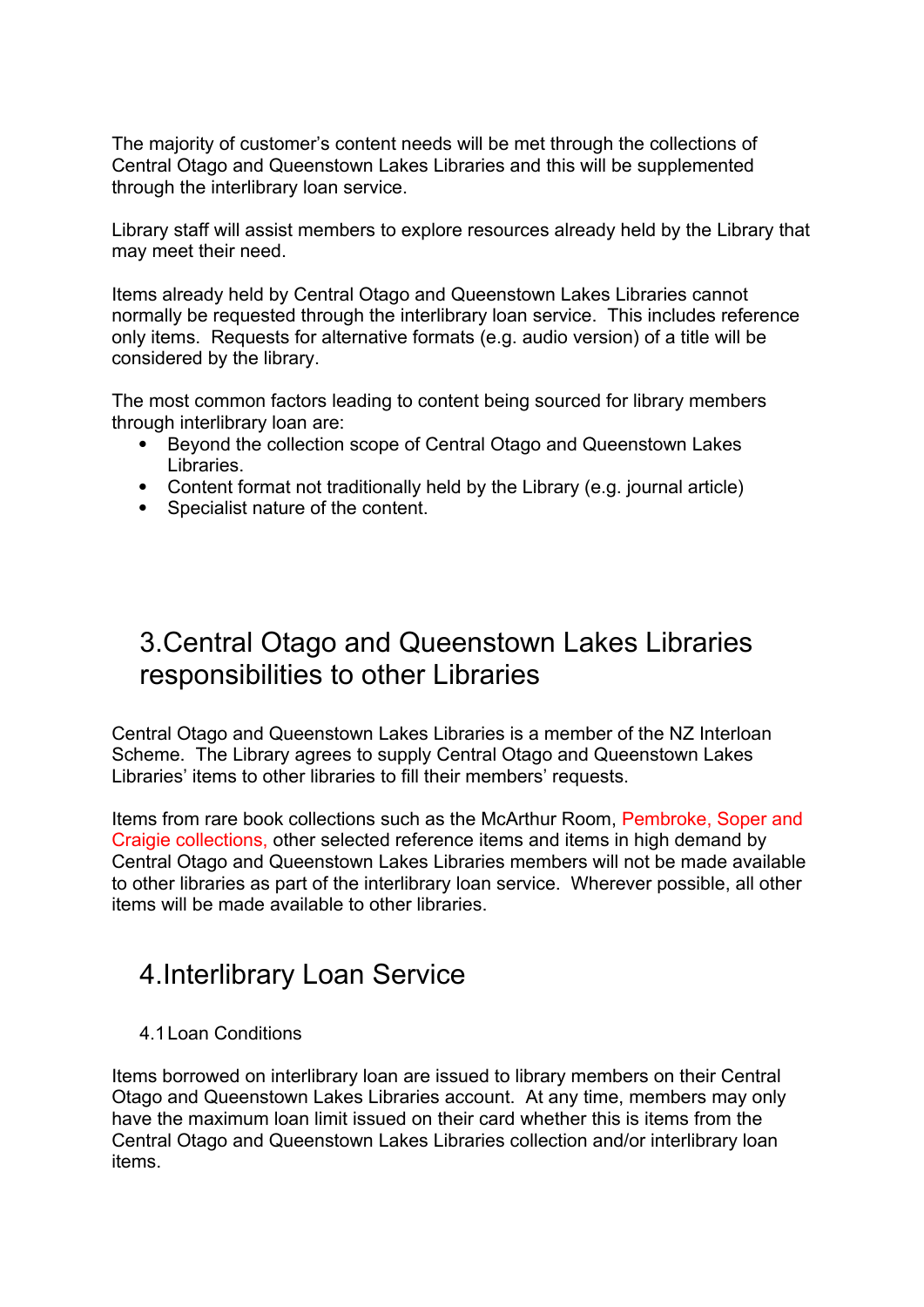Terms of use for an interlibrary loan item are determined by the lending library. These terms of use can include a requirement for the item to be used "in library" only.

A member may request one renewal of an item before the due date. A request for renewal is forwarded to the lending library, and it is at their discretion that a renewal is granted. Central Otago and Queenstown Lakes Libraries cannot guarantee renewals, and if it is not granted, the item must be returned by the due date.

Articles from journals requested through the interlibrary loan service will be supplied as an electronic copy.

#### 4.2Interlibrary Loans

Interlibrary loan requests can be placed at any time by any Central Otago and Queenstown Lakes Libraries member. Details about the service can be found on the library website.

Members are notified when the item is available for collection. If the item is not collected by the due date, it is returned to the supplying library and the charge still applies.

Requests will normally be filled within 14 days of the request being placed.

#### 4.3International Interlibrary Loans

Items obtained from overseas may take longer to supply to the member.

International interlibrary loans may attract a higher charge due to the greater cost of obtaining and returning them. Refer to Fees & Charges Policy.

### 5.Charges

As a value-added service, interlibrary loans attract a partial charge. Central Otago Libraries place the charge when receiving the item. Queenstown Lakes Libraries place the charge at the time of placing the request and is non-refundable unless the item cannot be supplied. How do we refund if we need to? Charges apply to Youth and Adult members.

Charges are subject to change and for details of current charges, refer to the Fees & Charges Policy. Charges can be paid when the item is collected from the library or in the case of an article supplied electronically, within 30 days of the charge being applied.

If a member loses or damages an interlibrary loan, all billing and/or replacement costs charged by the lending library and any processing and administrative costs